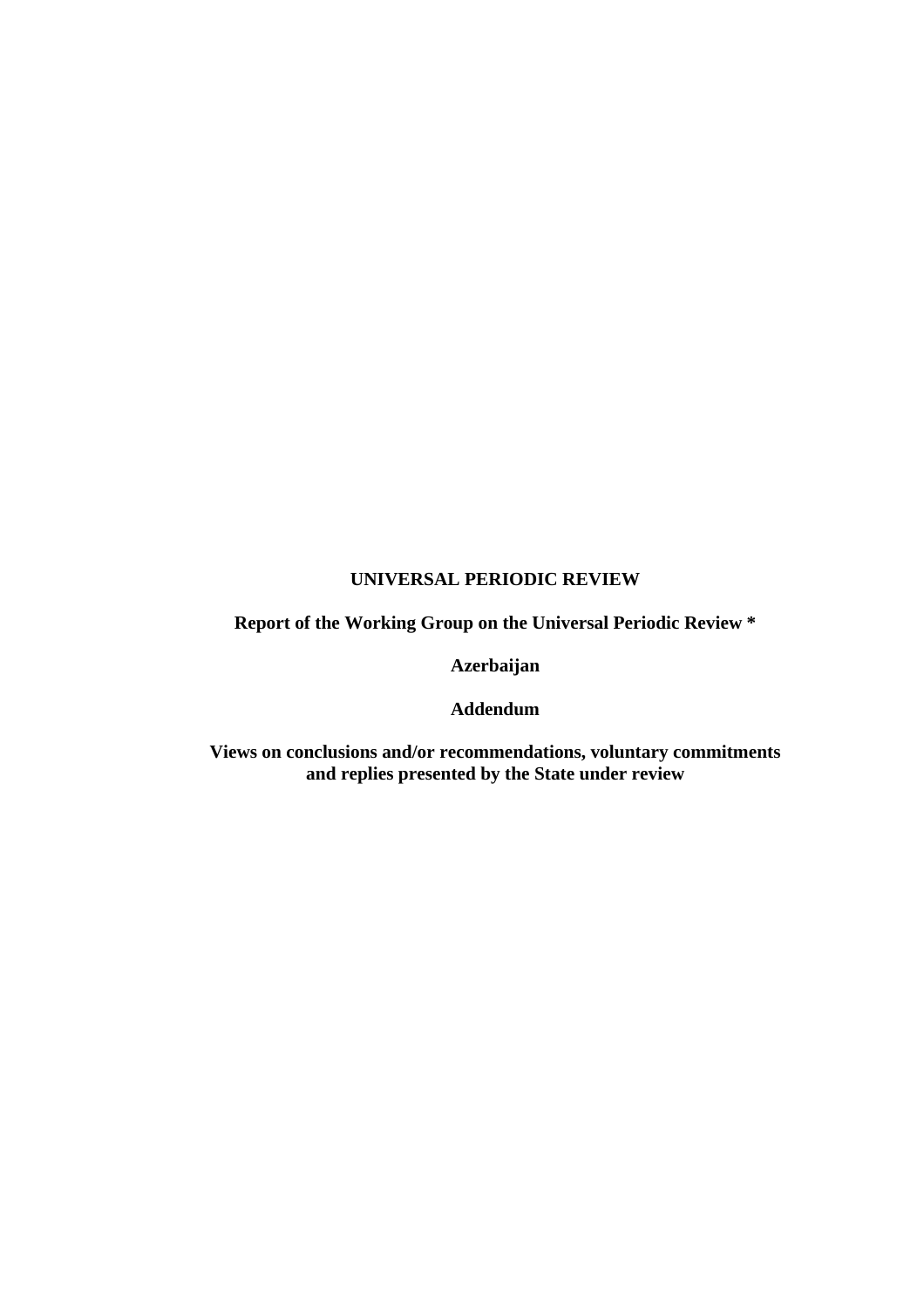## **RESPONSE OF THE REPUBLIC OF AZERBAIJAN TO THE RECOMMENDATIONS IN THE REPORT OF THE WORKING GROUP ON THE UNIVERSAL PERIODIC REVIEW**

 The Government of the Republic of Azerbaijan welcomes the recommendations made in the course of its Universal Periodic Review. After careful consideration to all recommendations, it responds as follows:

1. Accede to the Rome Statute of the International Criminal Court (Liechtenstein); Further align its legislation and practice with the provisions of the Convention against Torture (Italy); Continue its efforts to ensure that national laws are consistent with international obligations, and to further their implementation on the ground (Egypt).

 The Republic of Azerbaijan does not accept the recommendation regarding accession to the Rome Statute of the International Criminal Court. Since the Statute of the International Criminal Court does not contain the definition of the Aggression, Republic of Azerbaijan currently does not intend to accede to it.

 The Republic of Azerbaijan accepts the second part of the recommendation. However, it points out that the requirements deriving from the Convention against Torture are already expressed in the legislation of the Republic of Azerbaijan and are applied in practice. The Criminal Code of the Republic of Azerbaijan examined by Council of Europe has criminalised the acts included to the notion of torture under the United Nations Convention against Torture. Matters related to prevention of torture are expressed in the Criminal Procedural Code, Code on Execution of Punishments and other legislative documents. The effective implementation of these provisions is ensured by certain state bodies within their authority. The condition of those held in penitentiary institutions is monitored by state and civil society. There was established a Committee comprised of the members of well-known NGOs with for ensuring public monitoring. The members of the Committee have an access to the penitentiary institutions.

 The Republic of Azerbaijan accepts the third part of the recommendation. According to the Constitution of the Republic of Azerbaijan (article 12) human rights and freedoms are applied in accordance with international treaties Azerbaijan is a party to. The treaties, accepted by Azerbaijan are inseparable part of the national legislation of Azerbaijan (article 148) and in case of contradiction between normative legal acts (except Constitution and acts adopted by referendum) and international treaties, the latter applies.

 Referring to this requirement of the Constitution all draft laws' are reviewed in the light of their conformity to Constitution, as well as international treaties and in case of unconformity draft laws are brought in line with international treaties. With a view of this, drafts are examined at Council of Europe and their suggestions are considered.

 Besides, according to second provision of the National Plan of Action on the Protection of Human Rights adopted by decree of the President of the Republic of Azerbaijan on 28 December 2006, implementation of obligations deriving from international treaties, Azerbaijan is a party to and conformity of national legislation to international documents shall be ensured.

2. Further promote a culture of human rights among the society, to strengthen national capacities and to address short comings in the area of human rights promotion and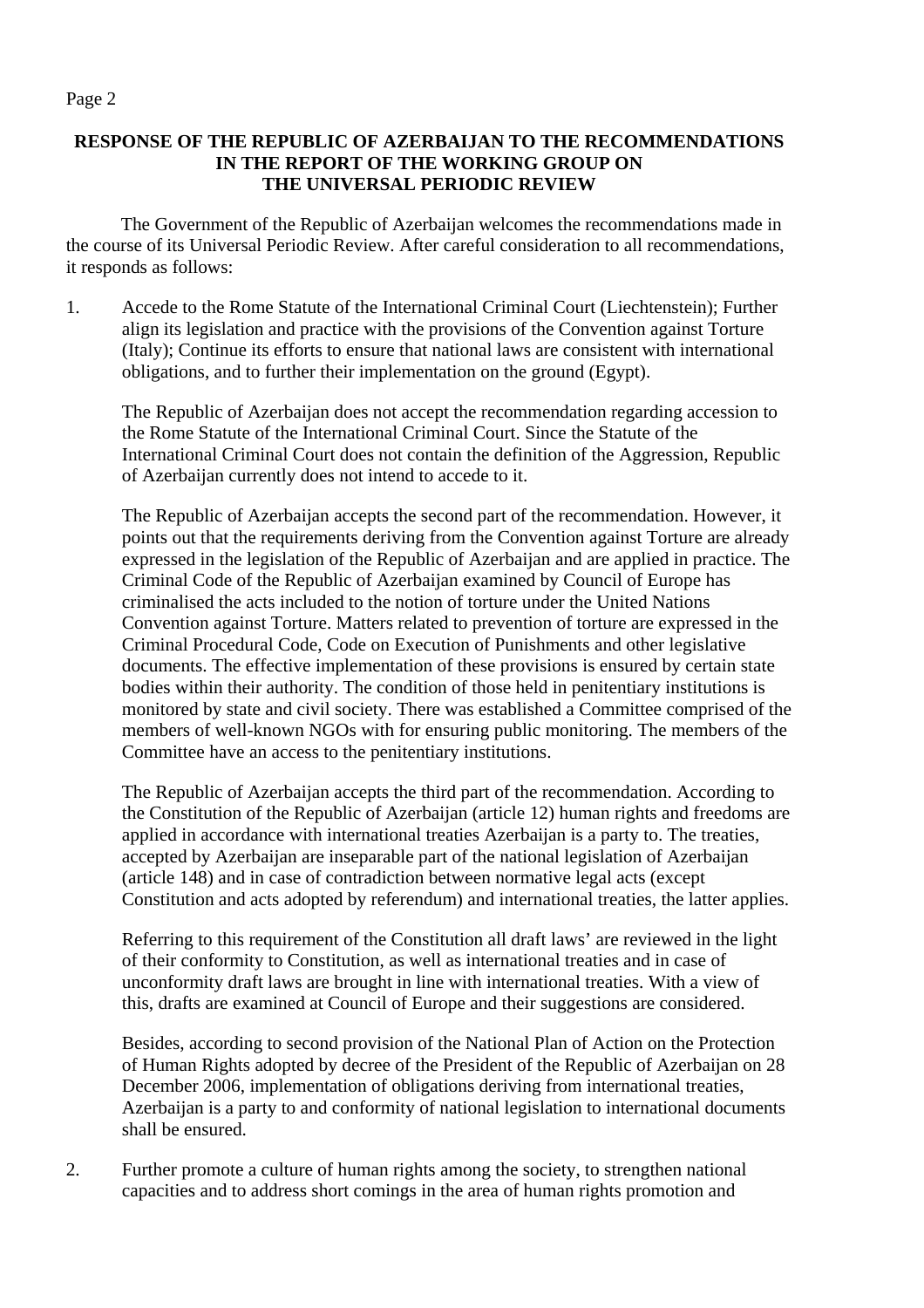protection including the rule of law and adequate protection of vulnerable segments of the population (Iran).

 The Republic of Azerbaijan accepts this recommendation, as these issues are of main goals of Government and are constantly implemented. Protection of human rights and freedoms are enshrined in the Constitution of the Republic of Azerbaijan as main purpose of the State.

3. Continue its efforts to further strengthen institutional and policy frameworks in the area of promotion and protection of human rights (Brazil); continue to take the necessary measures to increase transparency in local and national institutions and to optimize the potential of the country (Palestine); establish an inter-institutional mechanism, in which relevant civil society actors will participate, in order to implement UPR recommendations as well as Human Rights Council's Special Procedures and Treaty Bodies recommendations (Mexico).

 The Republic of Azerbaijan accepts these recommendations and points out that it constantly takes measures to this end. On 18 of March 2009 there were made constitutional reforms very significant for promotion of human rights and freedoms. Constitutional reforms were directed towards strengthening the social focus of the state, the enhancement of the effectiveness of human rights and freedoms protection, the improvement of the work of supreme state authorities, as well as courts and municipalities.

 As a result of amendments to the Constitution the provisions on right to equality, to property, to personal immunity, to live in a healthy environment, rights of detained, arrested and convicted persons, freedom of conscience, freedom of information and other provisions on protection of human rights and freedoms and other related guarantees have been advanced.

 Promotion of human rights in society, strengthening institutional and policy frameworks in this area are envisaged in the National Plan of Action on the Protection of Human Rights. According to Plan international organizations and NGOs shall be involved to the implementation of National Plan of Action, also to the preparation of the reports to the United Nations Committees, NGOs' cooperation with state bodies shall be expanded.

 With a view of providing transparency there was adopted "National Strategy on increasing transparency and struggle against corruption" in 2007, which determines implementation of various measures and social monitoring mechanisms.

4. Ensure that pilot initiatives at regional level are fully supported by the federal government with a view to consider developing inter alia an independent, nationally coordinated statutory service, which could act as a referral and decision-making body (Austria); take concrete measures to ensure that institutions are adequately scrutinized with respect to quality standards of care and the possibility of redressing abuse and violations in order to increase the efficiency of the child protection system (Austria).

 The Republic of Azerbaijan does not accept the first part of this recommendation. Because the Republic of Azerbaijan is a unitary republic and government is not separated to local and federal ones.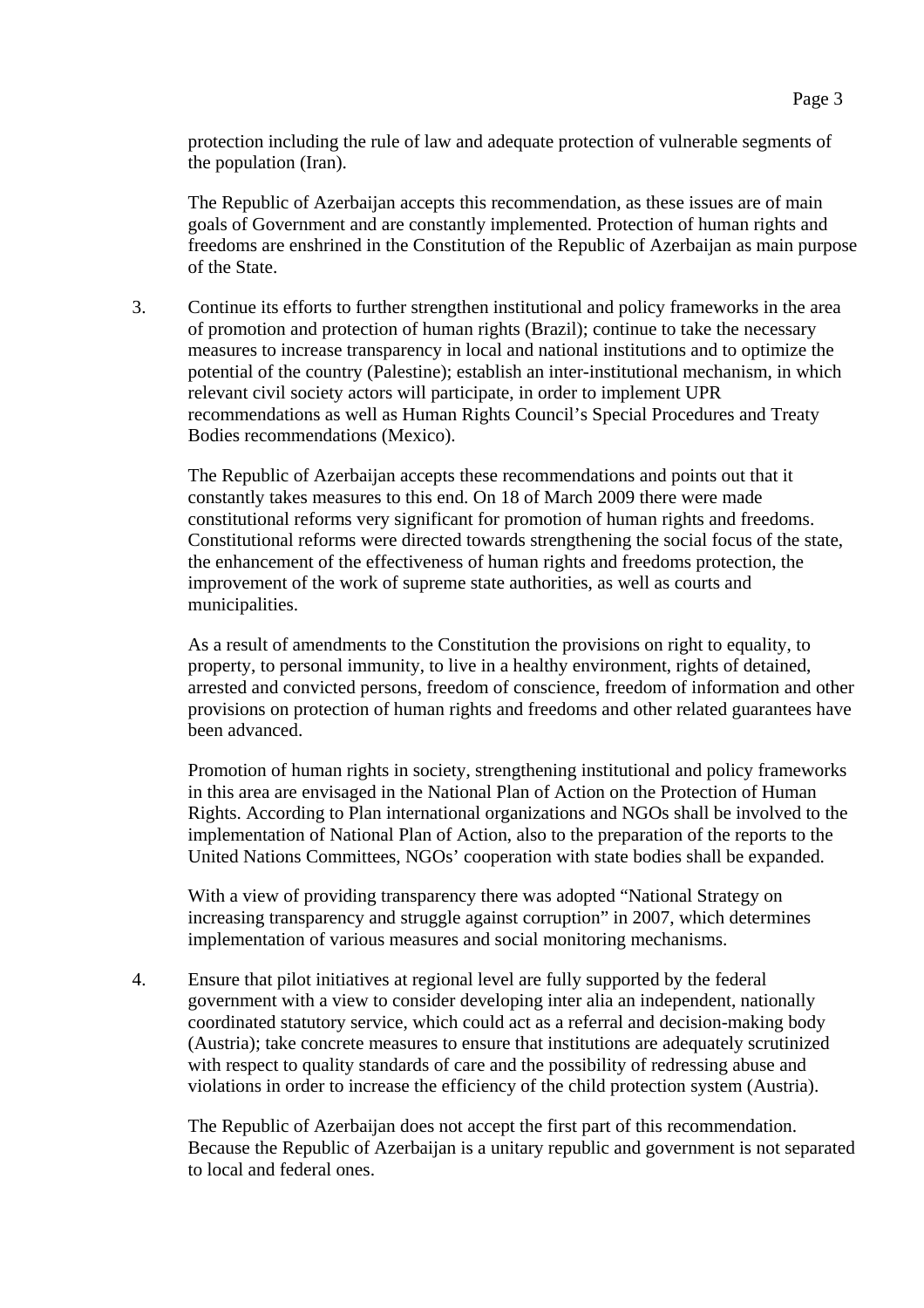The second recommendation in the paragraph is accepted by the Republic of Azerbaijan. We inform that measures on scrutinizing child institutions with respect to relevant quality standards of child care will be intensified in future.

5. Fulfil its voluntary pledge (Latvia) and issue (Norway) and implement a standing invitation to all the Special Procedures of the Human Rights Council (Czech Republic).

 Regarding this recommendation we state that the Republic of Azerbaijan always cooperates with Human Rights Council Special Procedures and will continue cooperation hereafter.

6. Continue with national programmes already undertaken to reduce any form of discrimination against women until it is totally eliminated (Cuba); Adopt specific legislation on violence against women and forced marriages, in conformity with CEDAW and CRC, in order to prevent and to combat discrimination against women (Mexico); implement active policies and awareness campaigns in order to overcome the situation of discrimination against women (Argentina); carry out public awareness campaigns about equal opportunities of women and men should be carried on (Lithuania); to address the challenge of gender mainstreaming in a purposeful manner (Bangladesh).

 Although Azerbaijan accepts these recommendations, it notes that discrimination against women is not typical for the Country.

 As was pointed out in the main report there are several State Programs implemented in the field of ensuring gender equality and rights of women. State bodies are closely cooperating with NGOs and international organizations in the implementation of these programs, as well as, in conducting awareness raising events.

 In respect to elimination of discrimination against women, there ware prepared draft laws regulating the implementation of the United Nations Convention on the Elimination of All forms of Discrimination against Women, as well as, strategic plans for protection of women from violence, elimination of domestic violence and general cruelty in society within the framework of "Complex Republican Program on struggle against domestic violence in a democratic society". The draft "Law on elimination of domestic violence" is currently under review in Milli Maclis (Parliament).

 Local TVs broadcast video clips and telecasts, and various posters are displayed in public places on discrimination, domestic violence, and protection of right to education of women and girls. These measures are intended to be continued and intensified in the future.

 For further strengthening the gender equality guarantee there was adopted a "Law of the Republic of Azerbaijan on guarantees of gender (men and women) equality" in 2006.

7. Provide law enforcement and judicial officials with specific education/ sensitivity training towards the protection of children, women and persons of minority sexual orientation or gender identity (Czech Republic).

The Republic of Azerbaijan accepts this recommendation and is already implementing it.

 According to Recommendations of the Committee on the Rights of the Child presented at its 44th session there were held special courses delivered by experts of United Nations

#### Page 4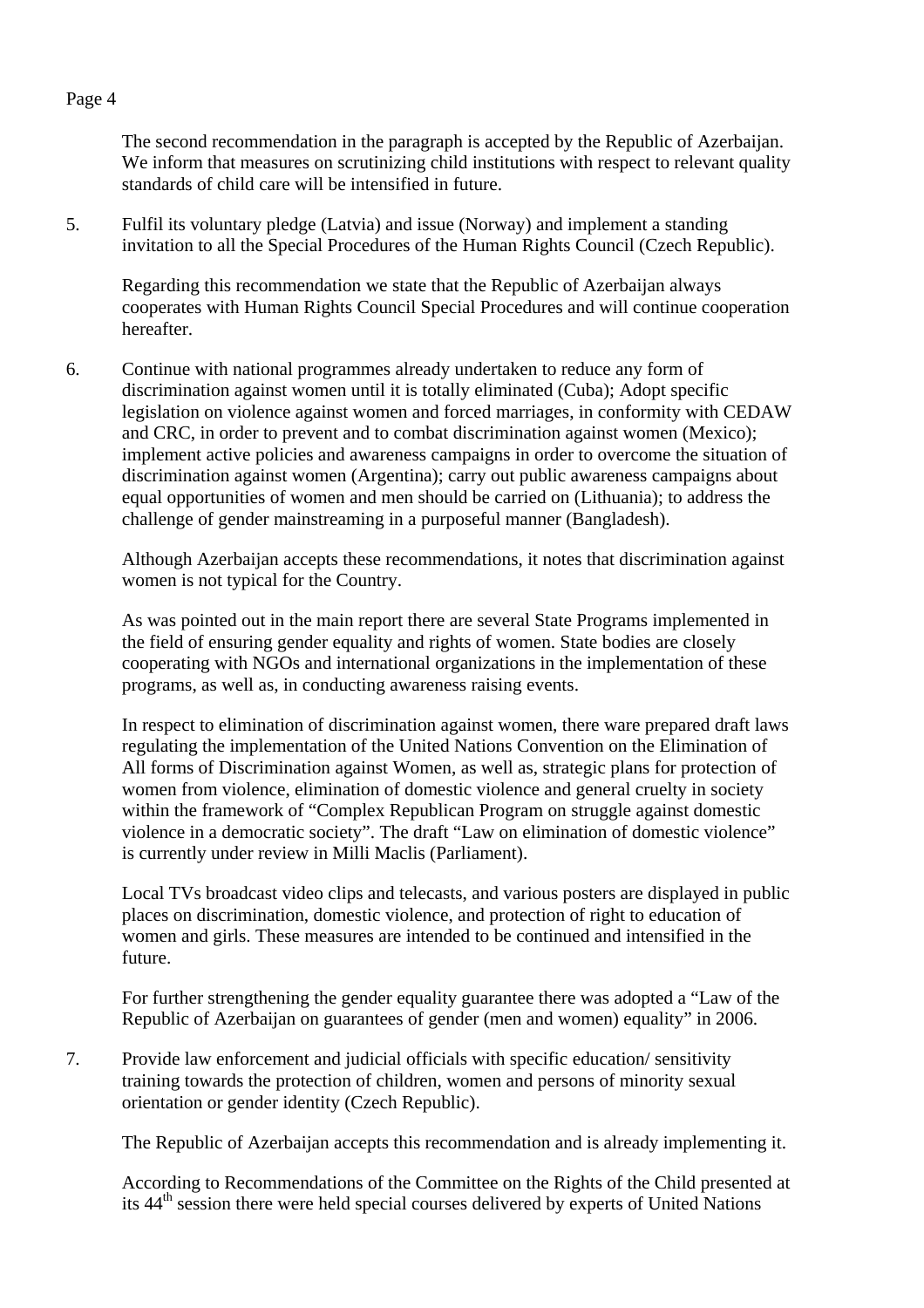The Ministry of Justice of the Republic of Azerbaijan in cooperation with United Nations OHCHR held seminars for judges and prosecutors on CEDAW and other main United Nations human rights treaties.

 Generally, recently all trainings and seminars held for legal and judicial system are mainly focused on the provisions of CEDAW and the notion of gender equality.

8. Devote increasing attention to the struggle against violence against women, especially through the implementation of social measures in this field (Algeria); take all measures to grant access to justice for all women victim of violence, and take measures for their protection and the rehabilitation, and to train police authorities on violence against women (France).

 The Republic of Azerbaijan accepts these recommendations. There are held various social measures in respect to women within the framework of the State Programs.

 According to the "Complex Republican Program on struggle against domestic violence in a democratic society" social rehabilitation is provided, new specialisation courses are hold in order to reduce unemployment among women, programs are prepared in educational institutions on equality, and particularly on struggle against violence towards women, and social surveys are held to determine the causes of violence.

 Azerbaijani legislation provides for legal remedies for women victim of violence and these remedies are being advanced in order to make them more effective and easy accessible for women.

 National Plan of Action on the Protection of Human Rights envisages enhancement of struggle against violence, advancement of legal remedies for victims of violence, compulsory compensation, rehabilitation, medical and psychological care and wide awareness raising campaigns.

 In respect to the last part of the recommendation it is noted that on 4-11 April 2009 deputy of Paris city Prosecutor of the Republic of France, Ms.Francoise Guyot was invited to Baku by State Committee for Family, Women and Children's Affairs to share practice with state bodies on violence against women and activity of law enforcement bodies in this field. Alongside meetings in the Constitutional Court, General Prosecutor's office, Ministry of Justice, Parliament and Ministry of Internal Affairs, Ms. Guyot held trainings on activity and duties of judicial officer and police regarding violence against women at the Academy of Ministry of Justice.

9. Continue and intensify its efforts on behalf of children and women generally, to ensure their safety in the domestic environment and to remove any obstacles to their education, development and access to equal opportunities (Indonesia); further developing measures against domestic violence against women (Lithuania), Victims of domestic violence should have possibility to use appropriate means of redress and access to shelters (Lithuania); take concrete steps and ensure that all necessary resources are provided to government agencies in order to increase the efficiency of a child protection system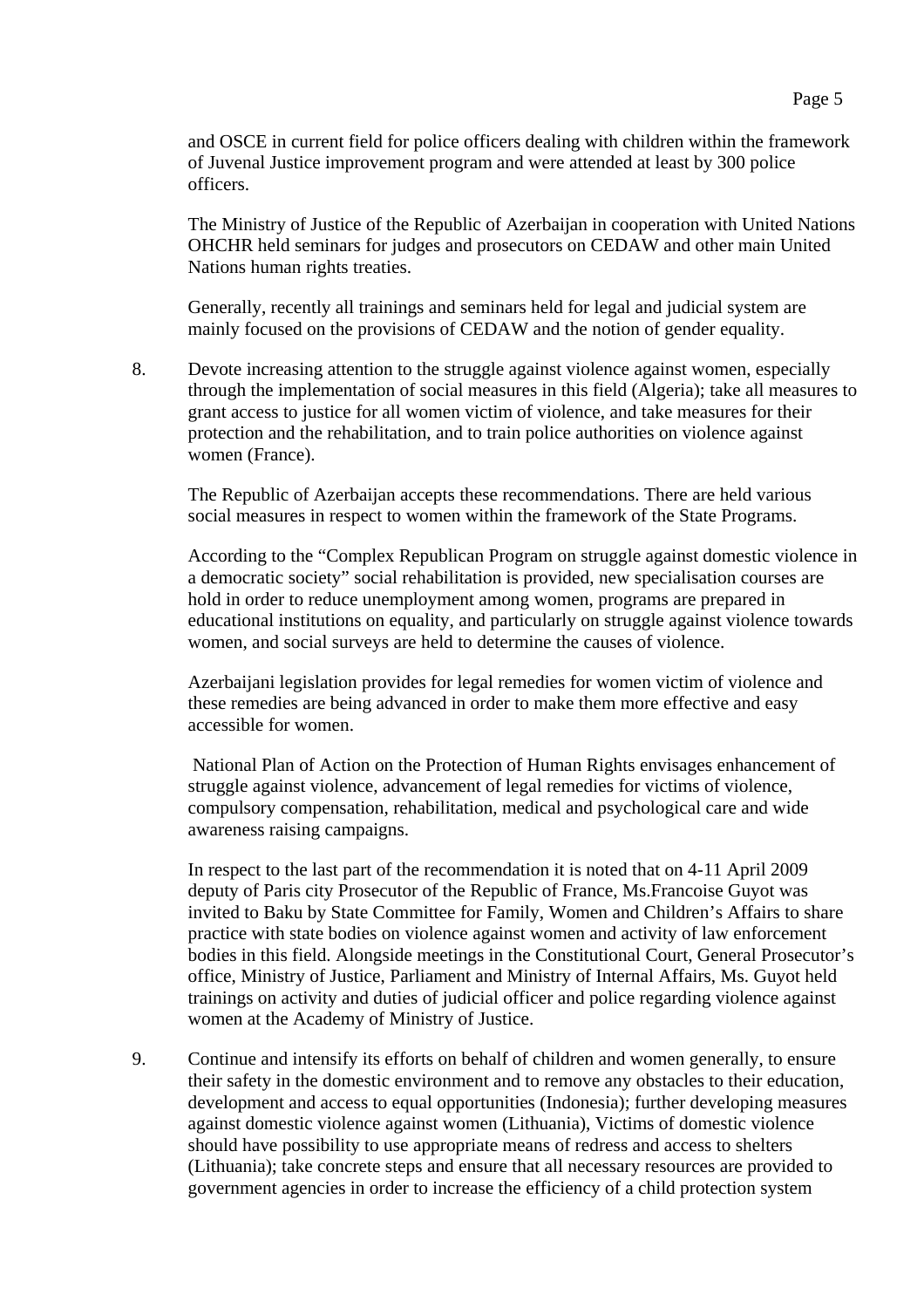(Austria); continue efforts in the direction of the positive improvements in women and children's rights, especially measures taken to combat domestic violence (Afghanistan).

 The Republic of Azerbaijan accepts recommendations in this paragraph. Protection of women and child rights is always in the focus of attention of Azerbaijani Government. There was established a State Committee for Family, Women and Children's Affairs particularly dealing with these issues. According to the decree of the president of the Republic of Azerbaijan year of 2009 was declared as a *Year of Child*.

 The draft "Law on elimination of domestic violence" currently under review in the Parliament envisages legal, social and preventive measures and contains provisions on establishment of shelters, provides for rehabilitation and compensation.

Within the framework of the project "Against Violence towards women in XXI century" implemented together by State Committee for Family, Women and Children's Affairs, United Nations Population Fund and Heydar Aliyev Foundation, with a view of protection of women and children from domestic violence, prevention of early marriages and minimizing the effect of this kind of events on children, creating further opportunities for women in realization of their rights, there are held awareness raising campaigns on human rights, gender equality, human trafficking and early marriages, seminars in the regions, published relevant materials, prepared strategies on care of victims of violence, established family rehabilitation centres. In family rehabilitation centres functioning currently in Shuvalan, and Goranboy women can obtain legal aid, psychological consultation. Currently such rehabilitation centres are being established also in Ganca, Lankaran and Zardab.

10. Increase the protection mechanisms for women and children as well as measures to disseminate and make their implementation more effective (Chile).

The Republic of Azerbaijan accepts this recommendation.

11. Fully implement the recommendations of the United Nations study on violence against children (Slovenia); take the necessary measures so that persons below 18, being under arrest, would not be subject to corporal punishment or other forms of ill-treatment (Hungary); take necessary measures aimed at prohibiting all forms of corporal punishment against children (Brazil); step up its social integration policies and education programmes to eradicate the current situation of children living on the street who are victims of sexual exploitation and physical abuse (Argentina).

 The Republic of Azerbaijan accepts this recommendation and notes that measures are regularly taken in this regard.

 Corporal punishment, including against children is prohibited and criminalised by legislation. A draft law amending Criminal code and Administrative delinquencies code defines administrative and criminal responsibility of parents and other individuals for cruel treatment of children, psychological and physical violence against them.

 At the same time, in the Plan of Action regarding 2009 Child Year includes enhancement of activity towards elimination of violence against children, injury to their moral development, physical and psychological health, their exploitation and degradation. These measures are undertaken jointly by State Committee for Family, Women and

#### Page 6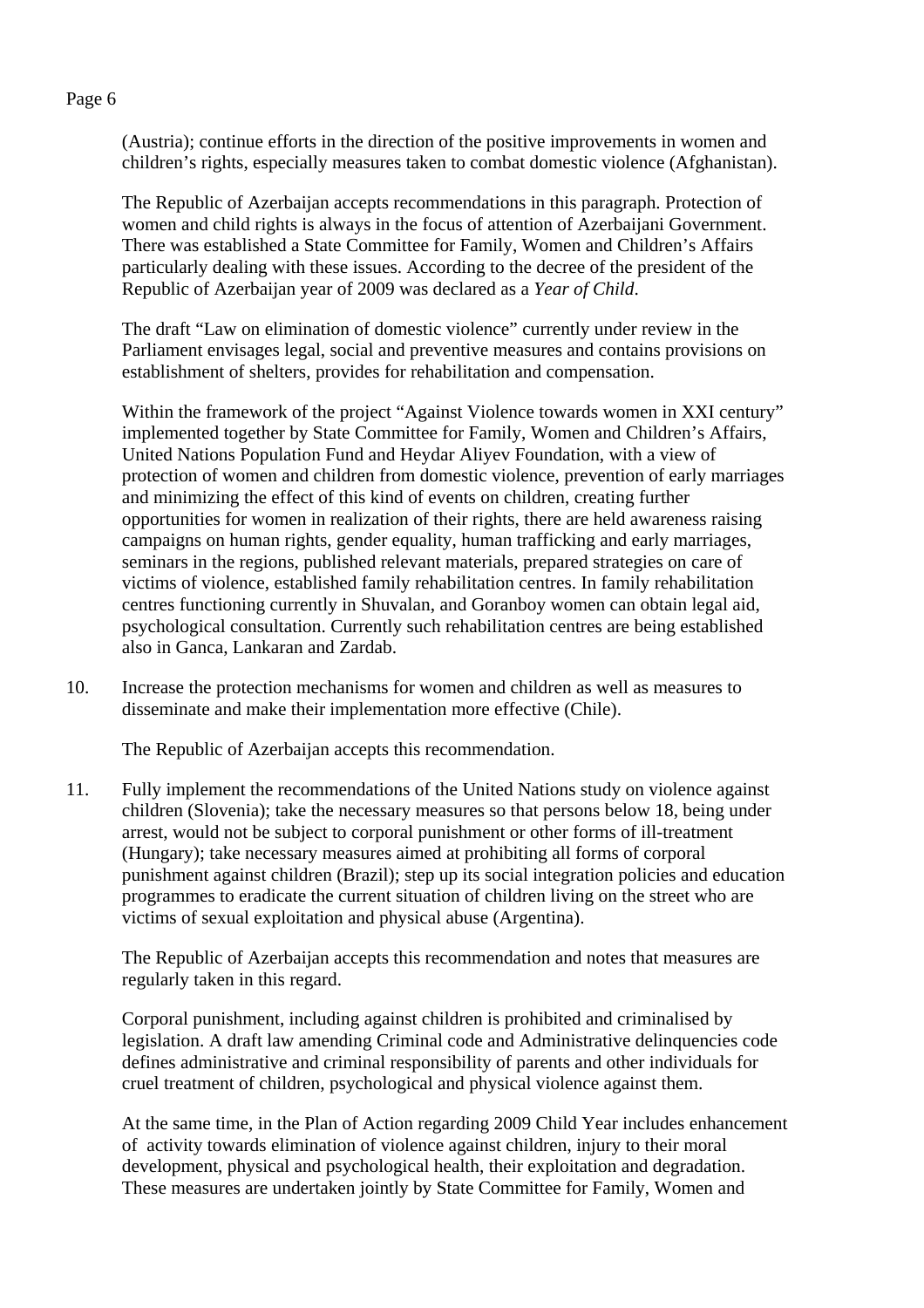Children's Affairs, Ministry of Internal Affairs and local authorities. The draft "Law on Elimination of Domestic Violence" also refers to violence against child.

 Social-economic protection of street children, their educational and health problems, their involvement to education, rehabilitation, organization of their leisure time activity, prevention of their involvement to criminality and exploitation of their labour and other matters are solved within the framework of the "Law on prevention of abandonment and legal violations of minors" and "Plan of Action on Solving the problem of abandoned and street children in the Republic of Azerbaijan".

12. Take concrete measures to ensure necessary resources to increase effectiveness in the protection of rights of the child, including through effective monitoring of conditions in institutional care and establishing of a complaint mechanism for children, to develop and adjust new mechanisms for the protection of children based on serious research and wide piloting, and to create mechanisms to deliver foster care services (Czech Republic); Take adequate measures to further defend children's rights (Hungary).

 The Republic of Azerbaijan accepts these recommendations. With respect to implementation of this recommendation there was adopted a "State Program on transfer of children from state institutions to families (De-institutionalization) and alternative care for (2006-2015 years)" In the framework of this program 53 institutions have been monitored and evaluated and their conformity to international criteria was examined, as recommended. Consequently there were given suggestions on the improvement of these institutions and transfer of children to families, which are currently implemented.

 It has to be noted that, Plan of Action regarding 2009 Child Year envisages study of international practice and preparation of recommendations for state bodies on creation of republican information bank, social care to children with special needs and preparation of guidelines in accordance with child rights for personnel dealing with children.

13. Ensure the effective implementation of the National Action Plan against Trafficking and to provide the necessary assistance to the victims of trafficking (Estonia).

 The Republic of Azerbaijan accepts this recommendation. The Deputy Minister of Ministry of Internal Affairs was appointed as national coordinator for coordination of implementation of National Plan of Action on struggle against Human Trafficking approved by the Decree of the President in 2004.

 In the framework of the National Plan of Action on struggle against Human Trafficking, besides prevention of crimes in this field, wide awareness raising campaigns were held involving also NGOs, special websites were created, TV programs were telecasted, special social researches were held to learn the problems causing these crimes and to prepare programs for solving them, shelters were established for victims of human trafficking, reparation for their injuries was provided, also in order to reintegrate the victims to society, they were provided with employment when leaving the shelters.

 With a view of further effective implementation of National Plan of Action Draft "Guidelines of National Mechanism regarding human trafficking victims" was developed, considering also suggestions of International Migration Organization, OSCE, International Labor Organization, Embassy of USA in Azerbaijan, and NGOs and was presented to Cabinet of Ministers for adoption.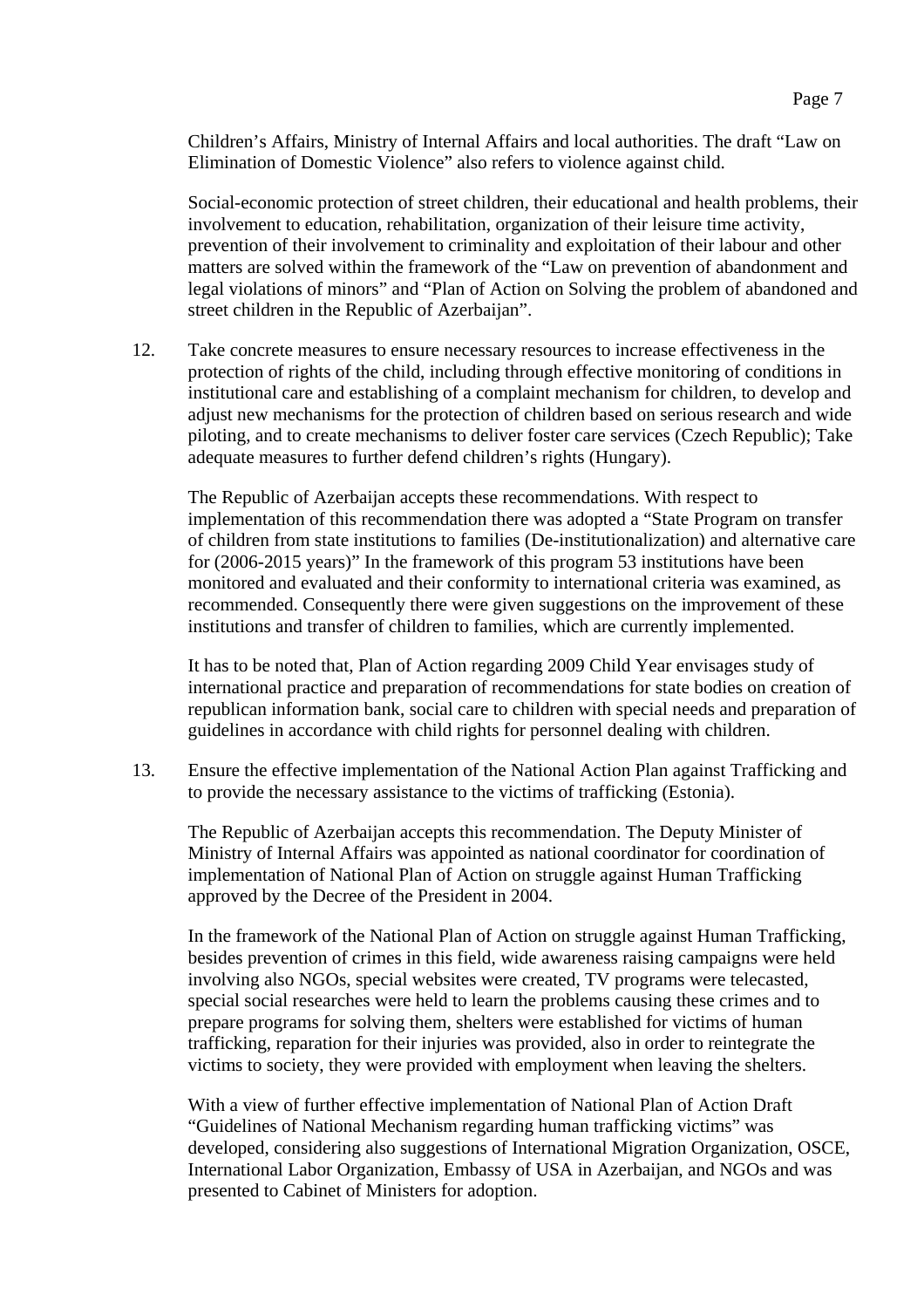For continuation of measures realized in the field of struggle against human trafficking, improvement of normative legal basis and institutional mechanisms, as well as, raising effectiveness in the activity of state bodies, the second National Plan of Action (for 2009- 2013 years) was accepted by the Decree of the President of the Republic of Azerbaijan dated 6 February 2009.

14. Consider modifying or repealing the criminal legislation on defamation to take away the possibility of depriving anyone of his or her liberty on account of opinions (Netherlands); Change the criminal legislation provisions on defamation to eliminate unnecessary pressure on journalists fulfilling their professional duties (Lithuania); Ensure that the Law of Libel is not utilised in such a manner as to stifle honest and professional reporting (Ireland).

 In respect of the recommendation on change of criminal legislation provisions on defamation, we note that currently a special working group is functioning on improvements of criminal legislation, which is comprised of judges, lawyers, and outstanding scholars. The working group is preparing suggestions according to the international practice.

15. Ensure that all branches of the State, including agents of public authorities, fully respects and promotes the freedom of expression (Sweden); ensure the full exercise of freedom of expression and of the freedom of all independent media, both national and foreign ones, regardless to their nature: press, internet, radio or television (France); Take effective measures to ensure the full realisation of the right to freedom of expression (Poland); Continue to work in earnest to address some of the legitimate concerns in regard to the freedom of media (Bangladesh).

 Put in place further measures to ensure respect for freedom of expression and of the media (Ireland); Fully uphold media freedom in accordance with international obligations (Sweden); Ensure that its media regulations promote diversity among media outlets in line with international standards and best practices (Norway);

The Republic of Azerbaijan accepts the third, fourth, fifth' and seventh recommendation expressed in paragraph 15.

 Freedom of expression in the Republic of Azerbaijan is guaranteed by article 47 and 50 of the Constitution of Azerbaijan and other laws. For effective realization of this right, independent activity of mass media, strengthening their financial, technical capacity state is undertaking several measures. These include reducing taxes of press entities, provide them with financial credits, clearance of their debts and financial assistance. Currently there are more than 3800 means of mass media functioning in Azerbaijan.

 With a view of elimination of problems in field of media, effectively ensure the realisation of freedom of expression and information, support the independence of means of mass media there was adopted "State Support Conception for development of means of mass media in the Republic of Azerbaijan" in 2008.

 There was established a State Support Fund for Development of Means of Mass Media at the auspices of the President by Decree of the President on 3 April 2009 and 1,3 million manats (1,625 million dollars) were designated from State fund for this purpose.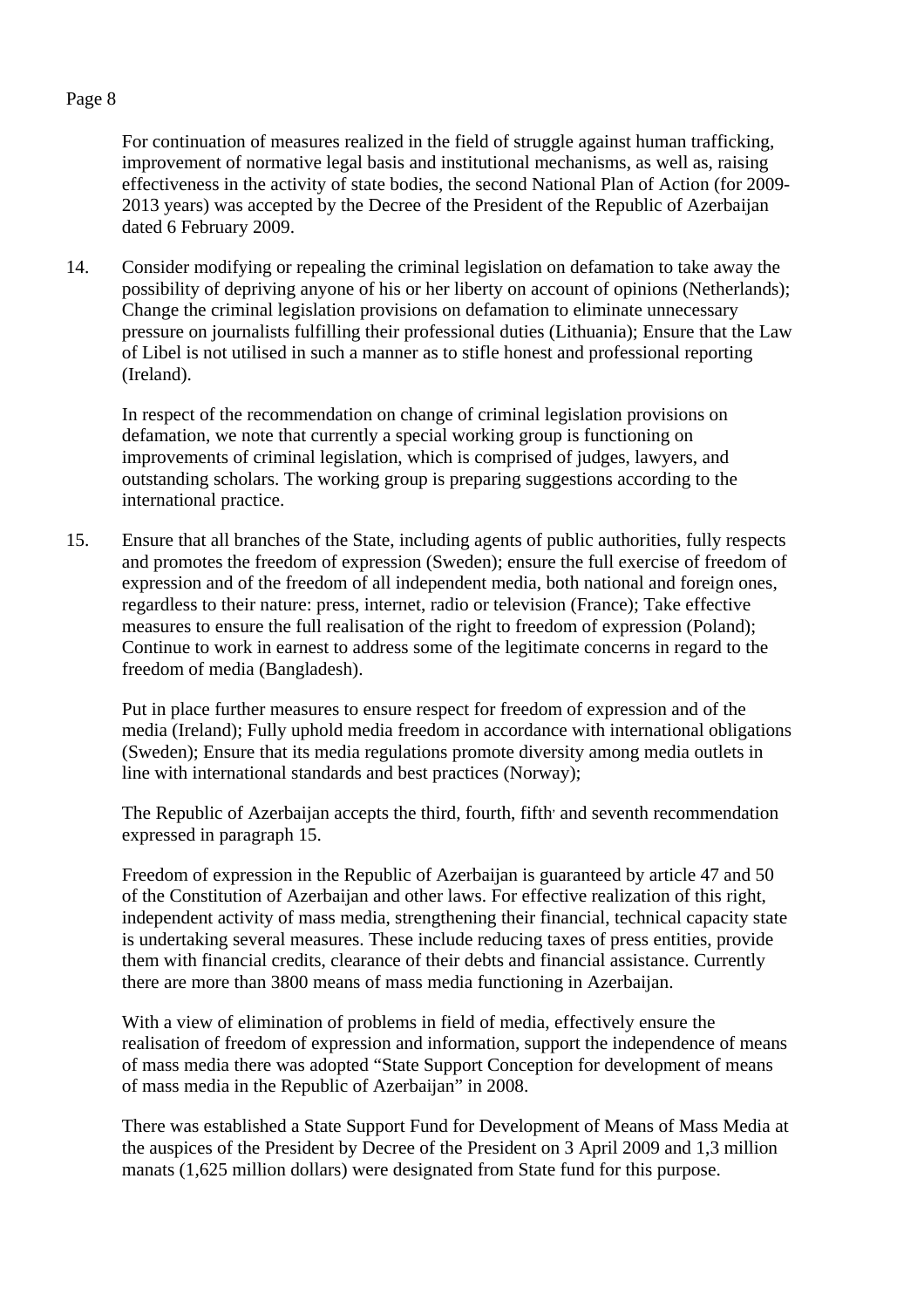The Republic of Azerbaijan does not accept other recommendations in this paragraph, as freedom of expression is fully ensured in the Republic of Azerbaijan without any impediment.

16. Effectively investigate and prosecute crimes and violations against journalists and human rights defenders, and that those responsible are punished (Norway); That complaints of harassment of journalists and human rights defenders receive prompt response and that adequate measures for their safety are taken (Norway); Discourage State officials from continuing the current practice of instituting lawsuit against journalists and human rights defenders that publish criticism (Norway); that all journalists remaining in detention on the basis of misuse of criminal libel or defamation trials be released (United Kingdom); Ensure that cases of alleged violence against, and wrongful imprisonment of members of the media are fully investigated (Ireland); Bring rules on broadcasting in compliance with relevant provisions of ICCPR, releasing persons held in prisons for their political views and adopt safeguards against arbitrary or politically motivated detention and trials including through ensuring full independence and transparency of judiciary (Czech Republic).

 Regarding first recommendation, it is noted that all legal breaches, as well as, crimes and violations against journalists and human rights defenders are widely investigated, relevant measures are taken and those committing such violations are necessarily brought to justice and punished.

 The Republic of Azerbaijan does not accept other recommendations in this paragraph. Regarding arrested journalists it should be noted that they bear responsibility for commitment of certain crimes according to Criminal Code of the Republic of Azerbaijan and in accordance with court decision. Four of them were released by act of amnesty declared on 17 March 2009.

17. Expand media freedoms, particularly access to broadcast media, and implement the recommendations of the OSCE in regards to reversing the ban on foreign FM radio broadcasting (Canada); Amend the Law on Television and Radio broadcasting as soon as possible to ensure that the licenses of international broadcasters can be renewed (Ireland); Reconsider its decision and permit broadcasting by non-Azeri outlets on FM frequencies (United Kingdom).

 The Republic of Azerbaijan does not accept this recommendation. It should be noted that foreign radio broadcasting is not banned in the Republic of Azerbaijan. According to the "Law on Television and Radio Broadcasting", which has been examined by experts of Council of Europe and approved to be in line with international standards, foreign radio broadcasting was stopped only on national frequencies. This provision is not intending to restrict freedom of media, on the contrary, it aims to promote the development of local media and with this view the primacy of broadcasting on national frequencies is given to local radios.

 As in European countries, the AM broadcasting of foreign radios, as well as, their broadcasting through internet, cable and satellite is ensured.

18. Strengthen its efforts to guarantee freedom of assembly and association, to respect the work of human rights defenders, and that legislation concerning NGOs is implemented accordingly (Netherlands); Take all necessary measures to ensure that the law "on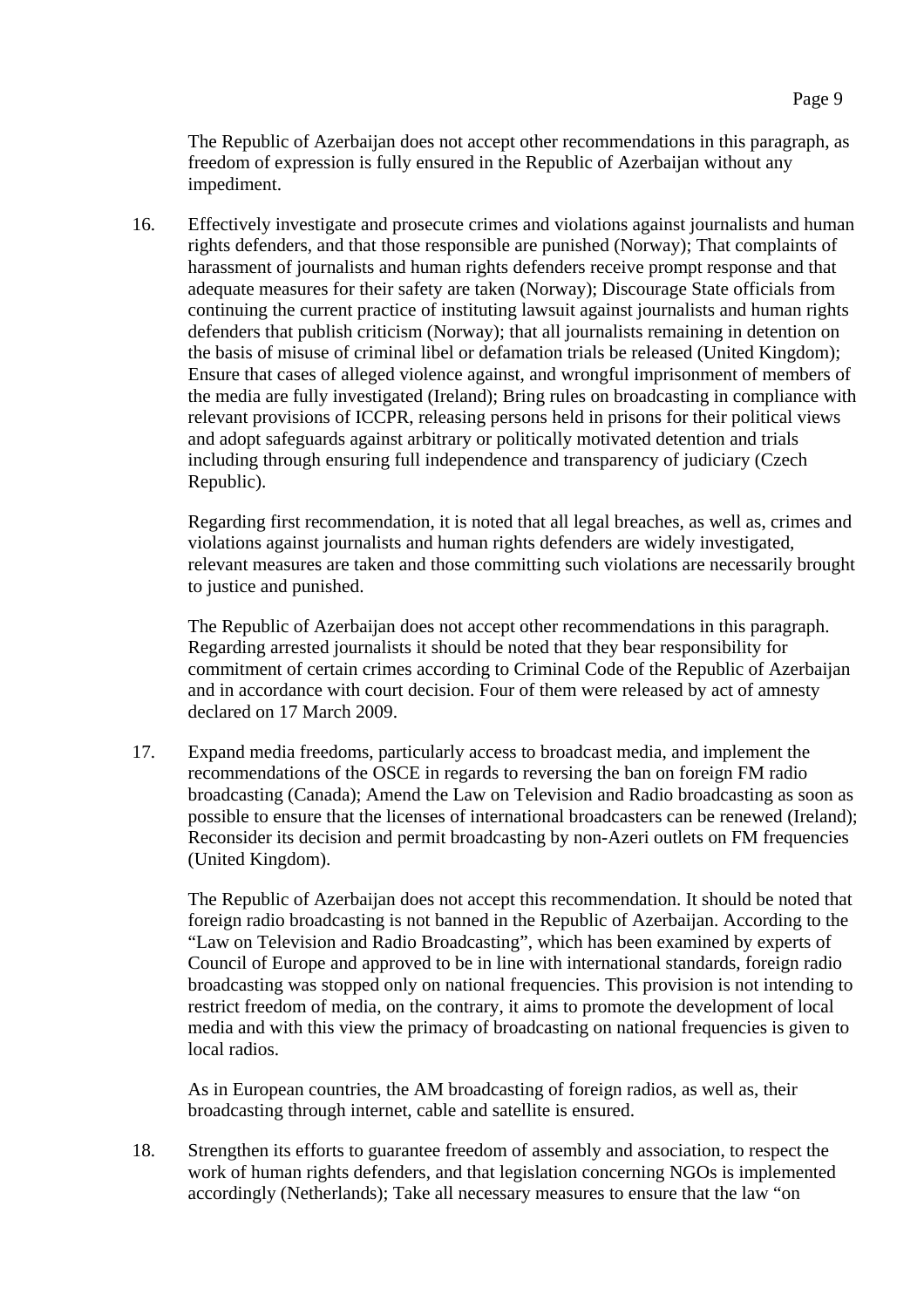freedom of assembly" is not applied in an unduly strict manner by the local authorities, to consider abolishing the pre-approval requirement for public assemblies altogether and to replace it with an obligation of notification for the organisers of public assemblies (Germany); Uphold the respect of the right to peaceful assembly and ensure that the right is effectively implemented (Sweden); Improve respect for the right to freedom of assembly in line with its domestic legislation and its obligations under article 21 of the ICCPR (Canada);

The Republic of Azerbaijan accepts only the  $1<sup>st</sup>$ ,  $3<sup>rd</sup>$ , and  $4<sup>th</sup>$  of recommendations in this paragraph.

 Freedom of assembly of everyone in the Republic of Azerbaijan is guaranteed according to the Constitution and International Treaties the Republic of Azerbaijan is a party to. For further effective realization of the freedom of assembly, there was adopted "Law of the Republic of Azerbaijan on freedom of assembly", which reflects the guarantees enshrined in international treaties. After the amendments were made to the Law in accordance with suggestions of Venice Commission, in its final opinion the Law was considered to be in line with European standards.

 According to the Law freedom of assembly can only be restricted when prescribed by law and necessary in a democratic society, in the interests of national security or public safety, for the prevention of disorder or crime, for the protection of health and morals, rights and freedoms of others. As known this provision reflects article 11 of the European Convention on Human Rights, expressing freedom of assembly.

19. Share best practices in promoting religious tolerance and harmony in society (Philippines); Take fully into account the recommendations of the Special Rapporteur on Freedom of Religion aimed at promoting and fully ensuring freedom of religion for all religious communities throughout Azerbaijan (Italy); In order to foster a further dialogue between religions, develop an educational and awareness program focusing on the different religions in the country (Holy See); Come to a more streamlined and transparent registration process and visa issuing for clergy and religious personnel in general (Holy See).

The Republic of Azerbaijan accepts these recommendations.

 Azerbaijani nation has an old tradition of tolerance and is ready share this with all other countries. The Republic of Azerbaijan continues its efforts to enhance and develop this tradition.

 Considering the realization of freedom of religion as a priority of state policy in religious matters Azerbaijani Government undertakes constant measures in this direction. Ensuring freedom of religion of all religious communities, equal conditions have been provided for all of them. Currently measures are being continued for protection of principles of freedom of religion and ensuring easy practice and worship of religion.

 The State Committee for Work with Religious Associations holds various awareness raising events on different religions. Such seminar-trainings covering all regions of Azerbaijan aim at promotion of dialogue among religions, further strengthening the tradition of tolerance, awareness raising among citizens on notion of religion and are prepared in line with secularity principle.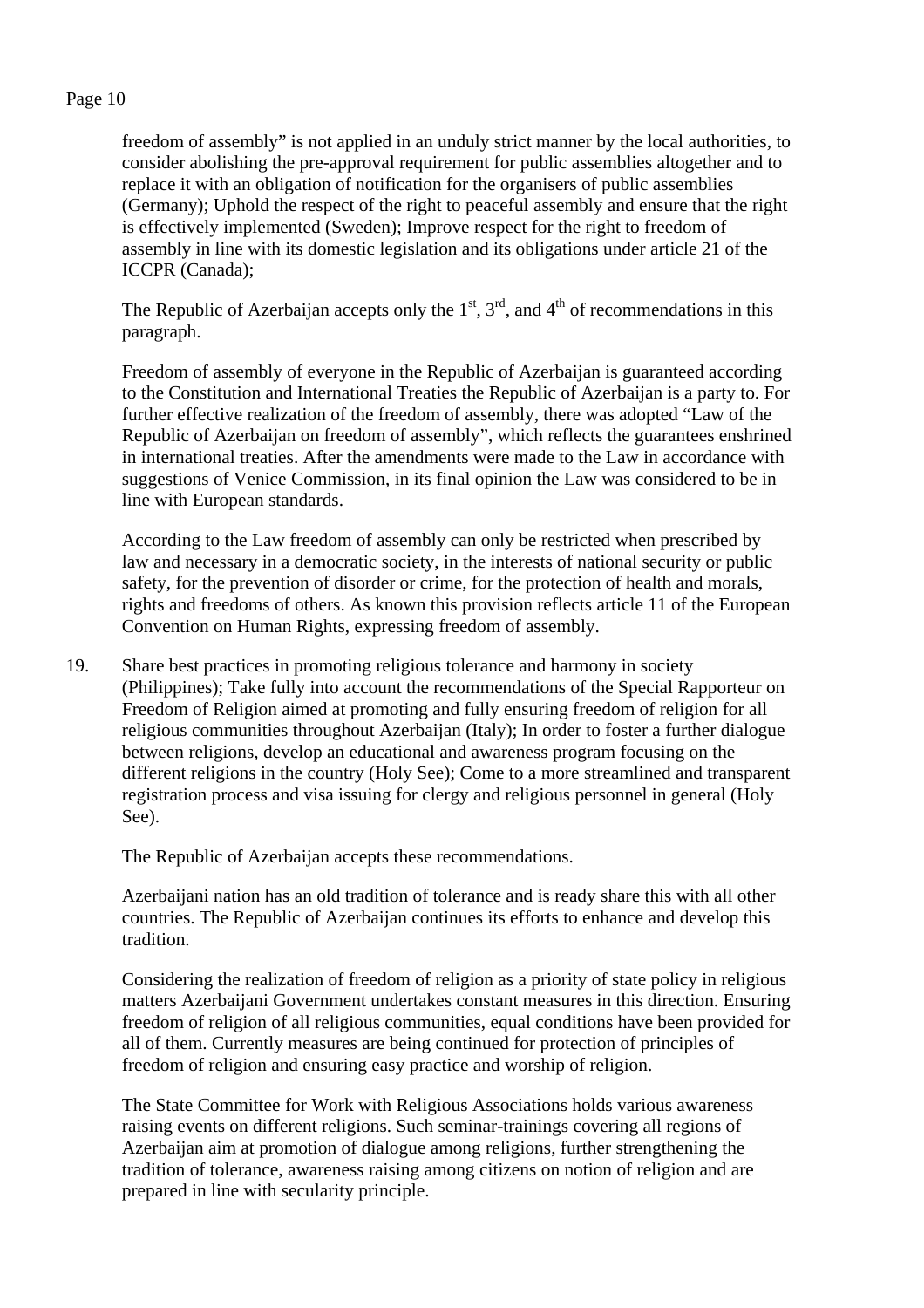As for recommendation on more streamlined and transparent registration process, it is noted that previous difficulties related to registration of religious entities are eliminated, the registration process has been completely simplified and is now hold according to the "Law of the Republic of Azerbaijan on Freedom of Religion" by presenting the necessary documents to the State Committee for Work with Religious Associations.

 In regard to streamlined visa issuing for clergy we note that according to article 1 of "Law of the Republic of Azerbaijan on Freedom of Religion" religious propagation by foreigners and individuals without nationality is prohibited. As in many cases, foreign religious figures travel to Azerbaijan to propagate religion and perform missionary activity; visa issuance to them is thoroughly investigated and takes some time. When found out that their travel purpose is not missionary, they are granted visa without any impediment.

 20. Increase the efforts to ensure that detention conditions fully meets international human rights standards (Sweden); Improve the living standards and conditions in prisons (Poland); Take all the necessary measures to shorten the pre-trial detention of all persons arrested on criminal charges, in particular that of minors, and create separate detention facilities for the latter as well as to urgently improve prison conditions (Germany); Address persisting problems, such as overcrowding and insufficient health care and to establish and independent mechanisms to overview conditions in detention facilities, with particular focus on conditions of children and their protection against violence and abuse (Czech Republic).

 Complex measures are undertaken within the framework of reforms implemented together with international organizations in the field of bringing penitentiary system in line with international standards. Measures on improving detention conditions of prisoners are also expressed in "State Program on Progress of Azerbaijani Justice System for 2009-2013 years". Modernization of penitentiary system is defined as one of the main directions of "Support Program to Justice Reforms" which is to be implemented from 2009 together with European Commission.

 It should be noted that, the number of prisoners held in penitentiary facilities is less than average limit, so there is no overcrowding problem. On the other hand as a result of amnesty and acts of pardon thousands of prisoners were released. The last amnesty act declared in March of this year covers 9000 individuals.

 The notion that medical care is not adequate in penitentiary institutions is not accurate. With a view of bringing medical service in line with modern requirements and ensuring independence of medical staff, medical service was taken out of the auspices of penitentiary system and established as a Central Medical Department under the Ministry of Justice.

 For more effective protection of prisoners there was developed a draft "Law on guaranteeing rights and freedoms of detained persons" which has already passed two hearings of the Parliament. Medical examination of detained persons and prisoners can be conducted by state or private medical institutions by their own or their lawyer's application according to the Draft Law.

 Regarding shortening the pre-trial detention it should be noted that, detention period is determined as maximum 3 months according to the Criminal Procedural Code, which can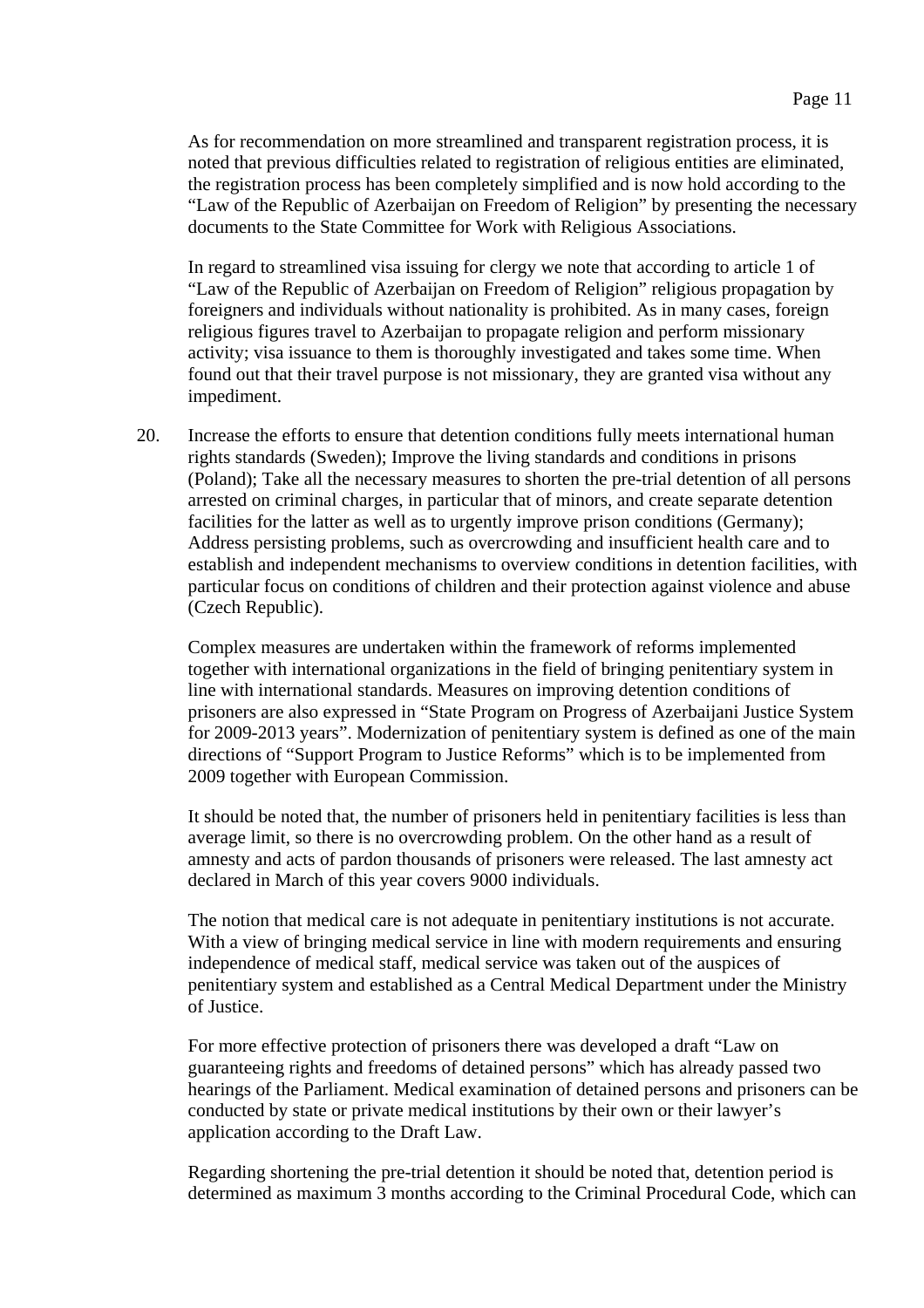only be prolonged by complexity of the criminal case. Pre-trial detention with respect to minors is applied as short as possible and they are held separately in investigative isolators. Furthermore, in the new-built investigatory isolator in Sabunchu region there is a special corpus for minors answering modern requirements and a new penitentiary facility is going to be built for them.

21. Improve the administration of justice, including the establishment of a system of inspection of detention centers and a system to follow-up complaints of allegations of torture (Mexico); Ensure the effective implementations of the Penal Enforcement Code and the Code of Criminal Procedure which contains some progressive dispositions regarding the welfare of detainees and prisoners (Indonesia); Speed up the implementation of legal framework, as well as improve systems and procedures for the administration of justice and to make further progress on public governance (Chile); Consider taking substantial measures, such as requesting capacity-building assistance, to advance the understanding of human rights and criminal investigation ability of police personnel (Japan).

 For an advanced monitoring of protection of rights of detained persons there was established Agency for execution of punishments and Human Rights and Public relations Department in the structure of Ministry of Justice. Monitoring over the conditions of prisoners is hold by European Committee on Prevention of Torture (CPT), Ombudsman, International Committee of Red Cross, Public Committee monitoring the functioning of penitentiary institutions and as well as by non-governmental organizations.

 Regarding recommendation on improvement of justice system we note that Statute of Ministry of Justice, adoption of "Law on public service at Justice organs", approval of Decree on "Development of justice organs", "State Program on development of Azerbaijani justice system for 2009-2013 years" is a basis for development of Azerbaijani Justice system, as well as Penitentiary service and measures in this field are constantly continued.

 According to legislation, Commissioner for Human Rights of the Republic of Azerbaijan who has an authority to receive applications and when necessary take measures has an unlimited access to Investigatory Isolators, and can visit detained persons, talk with them alone and see documents proving the legality of arrest.

22. Continue its efforts to improve and ensure access to education for all children and to include human rights teaching in school programs (Algeria); Continue providing accessibility and high calibre education at all levels (Belarus); Consider widely disseminate information on the provision of CEDAW to the publics through education system, awareness-raising campaigns and gender sensitivity training (Malaysia); Develop a national strategy to guarantee better access to education to all children and to include in the school system, at all levels, appropriate measures in the field of human rights education, in accordance with the Plan of Action 2005-2009 of the World Programme for Human Rights Education (Italy).

The Republic of Azerbaijan accepts these recommendations.

 Right to Education of everyone is articulated in the Constitution (article 42). State guarantees free and compulsory primary and secondary education to all. The new Draft "Law on Education" was prepared to improve children's opportunities to obtain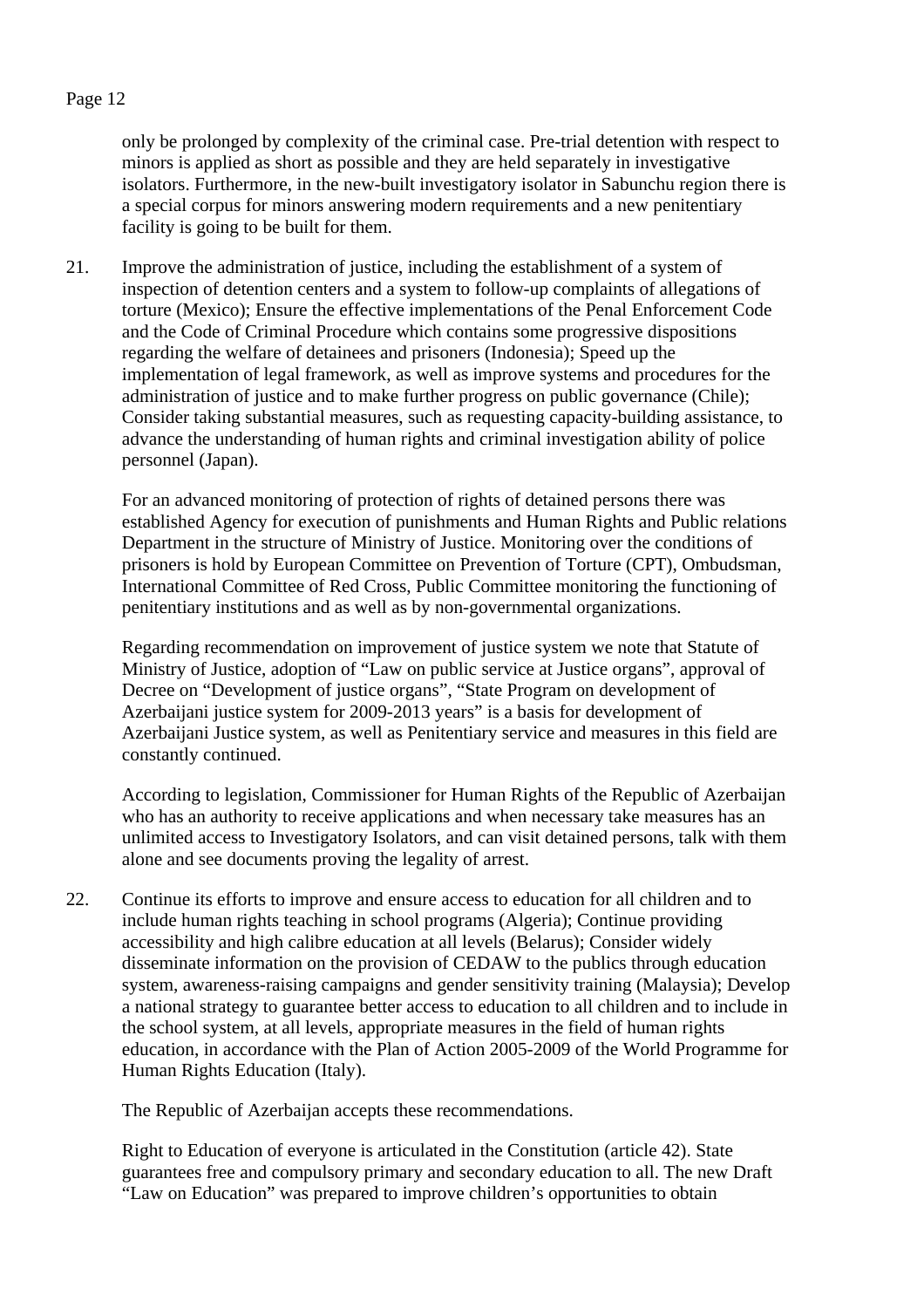education. Draft law currently under consideration of Parliament includes also provisions on 'inclusive education'.

 Measures related to advancing the level of education, also is envisaged in the Decree of the President declaring 2009 as a year of child.

 With a view of implementation of United Nations World Programme for Human Rights Education, for conducting human rights education at schools, Commissioner for Human Rights of the Republic of Azerbaijan and Ministry of Education have developed and are currently implementing joint Plan of Action.

23. Take concrete steps to make other forms of alternative care more accessible, i.e. promote guardianship and foster care systems as well as develop community based family support services that prevent the abandonment of children from their families (Austria); Continue its sustained work in the implementation of State program, over a period of 10 years, to transfer children from State institutions to families and alternative care (Russian Federation).

The Republic of Azerbaijan accepts these recommendations.

 "State Program on transfer of children from state institutions to families (Deinstitutionalization and alternative care for (2006-2015 years)" envisages improvement of current legislation in line with international requirements, connecting the implemented measures with elimination of poverty and sustainable development, transfer of children into families, protection of their rights and adoption of their social protection mechanisms, determination of criteria of state guardianship and other issues.

 The working group created for the implementation of the Program together with experts of UNICEF have hold the monitoring of 55 state child institution and conditions of about 15000 children brought up in these institutions and data was created.

 There was signed a joint Memorandum on "Creation of mechanism on transfer of children to families and providing them with alternative care" between UNICEF and several state bodies.

 Ministry of Internal Affairs of the Republic of Azerbaijan has increased the monitoring over district polis organs' related services according to relevant provisions of State Program.

 From the adoption of State Program until now there were held meetings with members of relevant bodies in child institutions, educational institutions and more than 200 suggestions and recommendations were sent to district guardianship and wardship entities and commissions at the regional authorities and more than 170 children have been given to their biological or patronage families.

 In order to make other forms of alternative care available government establishes Daily Care and Support Centres for children and their families. Currently two such alternative care centres function at the auspices of the State Committee for Family, Women and Children's Affairs. The centres generally work with programs on prevention of abandonment of children and some positive results are achieved in this field. State Committee continues work on transferring children to families and also prepares alternative family models.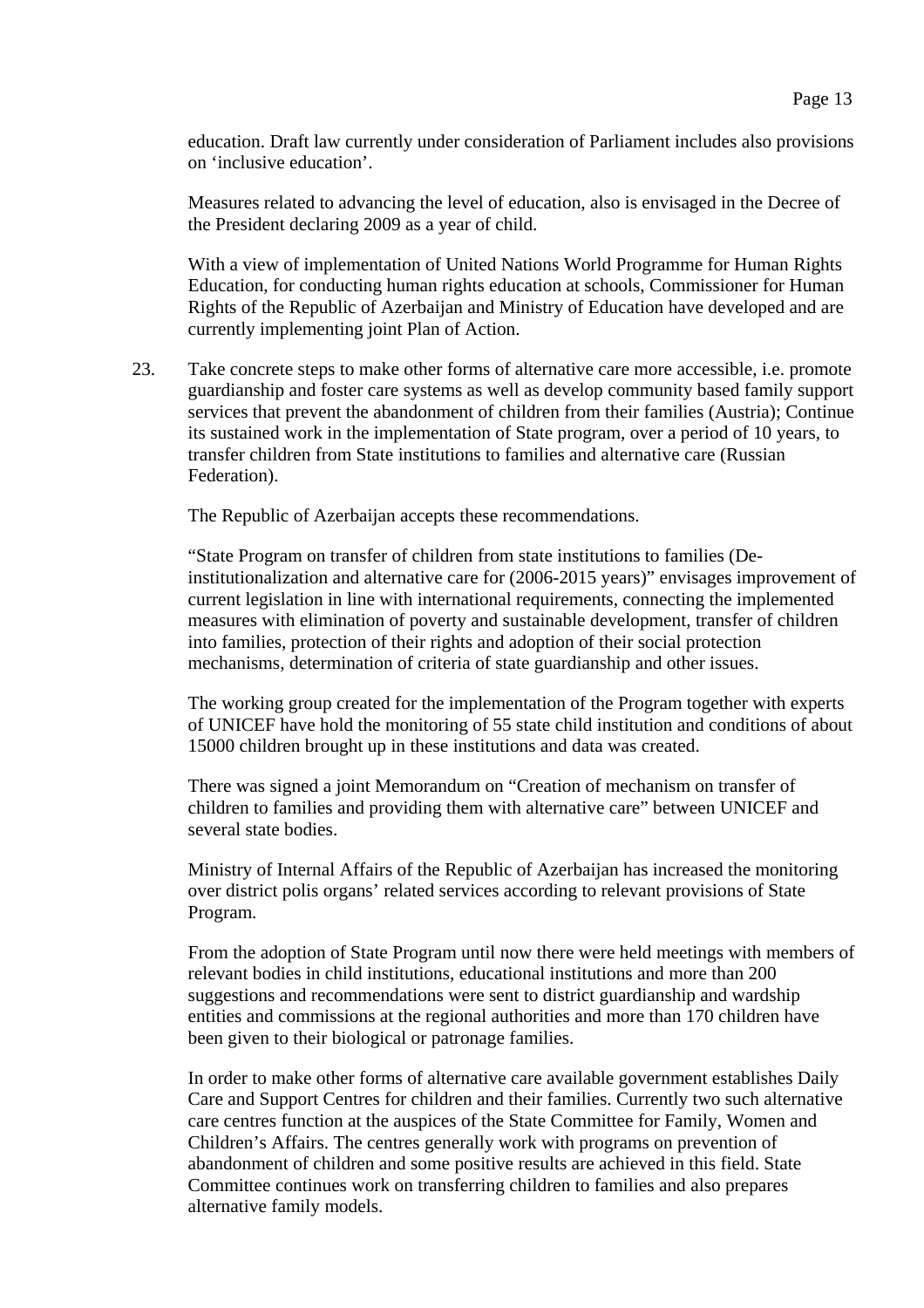24. Continue its efforts in the reduction of poverty and to envisage the sharing of best practices with interested countries (Algeria); Review its Poverty Reduction Programmes with a view to addressing the root causes of poverty and the adoption of effective ways of dealing with the social challenges (South Africa); Continue efforts to eradicate poverty, paying special attention to the situation of street children and children with disabilities (Philippines).

 The Republic of Azerbaijan accepts this recommendation and states its readiness to share its practice on reduction of poverty with interested countries. Currently for elimination of poverty in the Republic of Azerbaijan "State Program on reduction of poverty and sustainable development for 2008-2015 years" is being implemented.

 Before this, as a result of implementation of "State Program on reduction of poverty and economic progress for 2003-2005 years" poverty rate was decreased to 29,3 per cent in 2005 and to 13,2 per cent in 2008, which was 46,7 per cent in 2002.

In this respect World Bank has declared Azerbaijan as the most active reformer state.

25. Step up its efforts to ensure that basic needs of the population are fully met, in particular, in the areas of employment, public health, education and public housing (Malaysia); Continue efforts already underway to improve the living standards of its people and to ensure the social protection of its people based on a vigorous development of the economy and an appropriate distribution of wealth (Cuba); Continue to support a high level of socio-economic protection (Belarus).

 The Republic of Azerbaijan accepts these recommendations. The implementation of "The Employment strategy of the Republic of Azerbaijan (for 2006-2010 years)", "State Program on implementation of employment strategy of the Republic of Azerbaijan (for 2007-2010 years)", "State Program on social-economic progress of regions of the Republic of Azerbaijan (for 2004-2008 years)" has played a key role in improvement of living conditions of population, ensuring their employment and social protection.

 There was recently adopted a "State Program on social-economic progress of regions of the Republic of Azerbaijan for 2009-2013 years" by Decree of the President on 14 April 2009.

 Furthermore, according to amendments to Constitution by referendum on 18 march of this year, the Supreme goal of State, besides guaranteeing human rights now also includes, ensuring their favourable living conditions. As a result of amendments to Constitution, the provision was added on social focus of economic development.

26. Continue its effective work in the area of defending the rights of the family women and children (Kazakhstan).

 The Republic of Azerbaijan accepts this recommendation and notes that special state body – State Committee for Family, Women and Children's Affairs is functioning for protection of family, women and child rights.

27. Continue its efforts in order to offer IDPs satisfactory life conditions (Algeria); Fully respect the social and economic rights of all, including internally displaced persons, in line with its obligations under the ICESCR by following through on its commitments under the programme of the State Committee on Refugees and Internally Displaced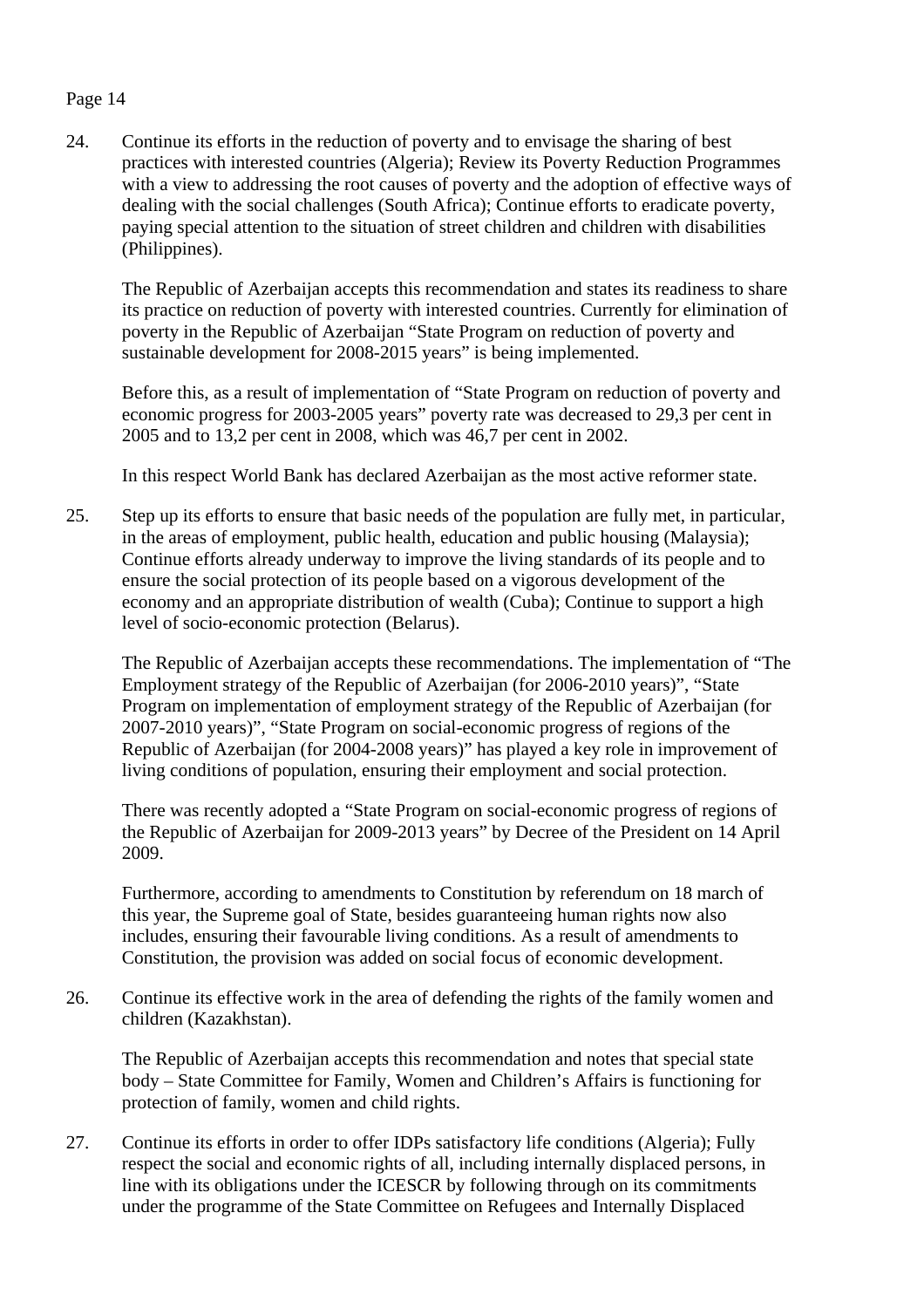Persons (Canada); Promote and strengthen international humanitarian cooperation and assistance so as to provide for programmes and mechanisms to contribute to the elimination of threats and limitations to human rights of refugee and displaced persons (Chile).

 The republic of Azerbaijan accepts this recommendation. The Republic of Azerbaijan has taken and is continuing to take measures on ensuring human rights and particularly economic and social rights of internally displaced persons and towards improvement of their living conditions.

 "The State Program on improvement of living conditions and employment of refugees and internally displaced persons" adopted in 2004 and Additions to that Program in 2007 were principally focused on realization of rights of refugees and internally displaced persons enshrined in the Covenant on Economic, Social and Cultural Rights.

 As a result of measures taken in the framework of these programs the tent villages in the country were abandoned and more than 70 000 of internally displaced persons were provided with favourable housing, many of their social problems were solved and employment was ensured. In last 5 years 72647 refugee and internally displaced persons were provided with employment, and poverty rate among them was decreased from 74 per cent to 30 per cent.

 Currently the Draft Program on "Great Repatriation (Boyuk Qayidish)" is developed together with International Financial Structures, Specialised agencies of United Nations and International Humanitarian Organisations according to 1.9 para of "The State Program on improvement of living conditions and employment of refugees and internally displaced persons". This Program is going to be implemented after the release of occupied territories.

 The Republic of Azerbaijan continues cooperation with international humanitarian organisations in realisations of rights of refugees and internally displaced persons. As an example the World Food Program Organization's support to 270000 internally displaced persons might be noted.

28. Comply with the recommendations made by Treaty Bodies and Special Procedures and, in this connection, recommended to establish mechanism to monitor ethnic minorities and other vulnerable groups, including migrants and asylum seekers, and to allow these groups to access all rights enjoyed by the rest of the population (Mexico);

 The Republic of Azerbaijan does not accept the two recommendations except the one on complying with the recommendations made by Treaty Bodies and Special Procedures. State pays special attention to protection of human rights of ethnic minorities and vulnerable groups, but considers that "monitor" these groups (as is recommended) would lead to restriction of their rights. Generally it is not clear as to what "monitor" constitute according to recommendation.

 At the same time we would like to note that State Migration Service established in 2007, alongside implementing migration policy, also functions for protection of migrants' rights and in this regard several laws were amended in 2008.